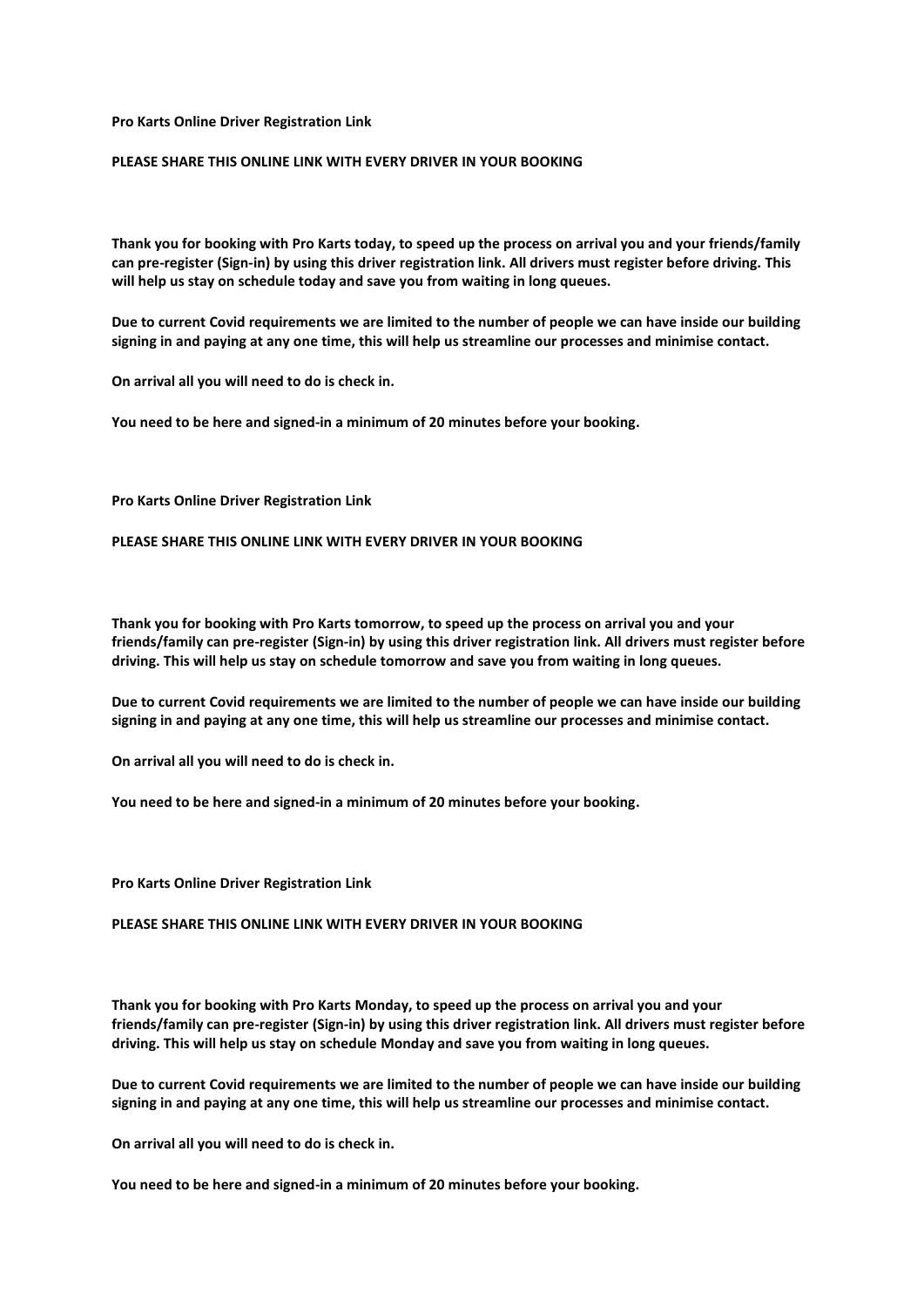#### **Pro Karts Online Driver Registration Link**

## **PLEASE SHARE THIS ONLINE LINK WITH EVERY DRIVER IN YOUR BOOKING**

**Thank you for booking with Pro Karts Tuesday, to speed up the process on arrival you and your friends/family can pre-register (Sign-in) by using this driver registration link. All drivers must register before driving. This will help us stay on schedule Tuesday and save you from waiting in long queues.** 

**Due to current Covid requirements we are limited to the number of people we can have inside our building signing in and paying at any one time, this will help us streamline our processes and minimise contact.** 

**On arrival all you will need to do is check in.**

**You need to be here and signed-in a minimum of 20 minutes before your booking.**

#### **Pro Karts Online Driver Registration Link**

#### **PLEASE SHARE THIS ONLINE LINK WITH EVERY DRIVER IN YOUR BOOKING**

**Thank you for booking with Pro Karts Wednesday, to speed up the process on arrival you and your friends/family can pre-register (Sign-in) by using this driver registration link. All drivers must register before driving. This will help us stay on schedule Wednesday and save you from waiting in long queues.** 

**Due to current Covid requirements we are limited to the number of people we can have inside our building signing in and paying at any one time, this will help us streamline our processes and minimise contact.** 

**On arrival all you will need to do is check in.**

**You need to be here and signed-in a minimum of 20 minutes before your booking.**

## **Pro Karts Online Driver Registration Link**

#### **PLEASE SHARE THIS ONLINE LINK WITH EVERY DRIVER IN YOUR BOOKING**

**Thank you for booking with Pro Karts Thursday, to speed up the process on arrival you and your friends/family can pre-register (Sign-in) by using this driver registration link. All drivers must register before driving. This will help us stay on schedule Thursday and save you from waiting in long queues.** 

**Due to current Covid requirements we are limited to the number of people we can have inside our building signing in and paying at any one time, this will help us streamline our processes and minimise contact.** 

**On arrival all you will need to do is check in.**

**You need to be here and signed-in a minimum of 20 minutes before your booking.**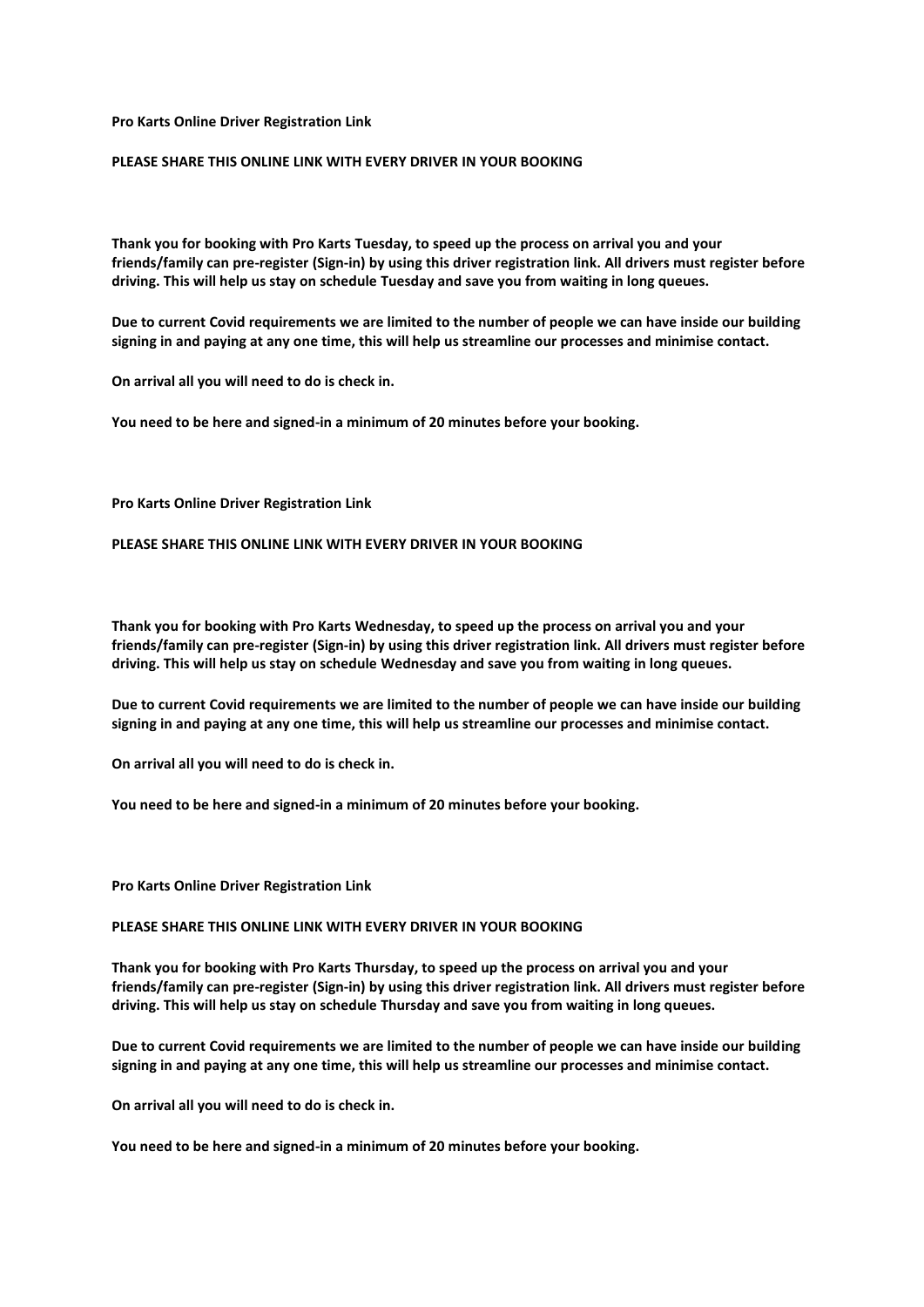#### **Pro Karts Online Driver Registration Link**

## **PLEASE SHARE THIS ONLINE LINK WITH EVERY DRIVER IN YOUR BOOKING**

**Thank you for booking with Pro Karts Friday, to speed up the process on arrival you and your friends/family can pre-register (Sign-in) by using this driver registration link. All drivers must register before driving. This will help us stay on schedule Friday and save you from waiting in long queues.** 

**Due to current Covid requirements we are limited to the number of people we can have inside our building signing in and paying at any one time, this will help us streamline our processes and minimise contact.** 

**On arrival all you will need to do is check in.**

**You need to be here and signed-in a minimum of 20 minutes before your booking.**

**Pro Karts Online Driver Registration Link**

## **PLEASE SHARE THIS ONLINE LINK WITH EVERY DRIVER IN YOUR BOOKING**

**Thank you for booking with Pro Karts Saturday, to speed up the process on arrival you and your friends/family can pre-register (Sign-in) by using this driver registration link. All drivers must register before driving. This will help us stay on schedule Saturday and save you from waiting in long queues.** 

**Due to current Covid requirements we are limited to the number of people we can have inside our building signing in and paying at any one time, this will help us streamline our processes and minimise contact.** 

**On arrival all you will need to do is check in.**

**You need to be here and signed-in a minimum of 20 minutes before your booking.**

**Pro Karts Online Driver Registration Link**